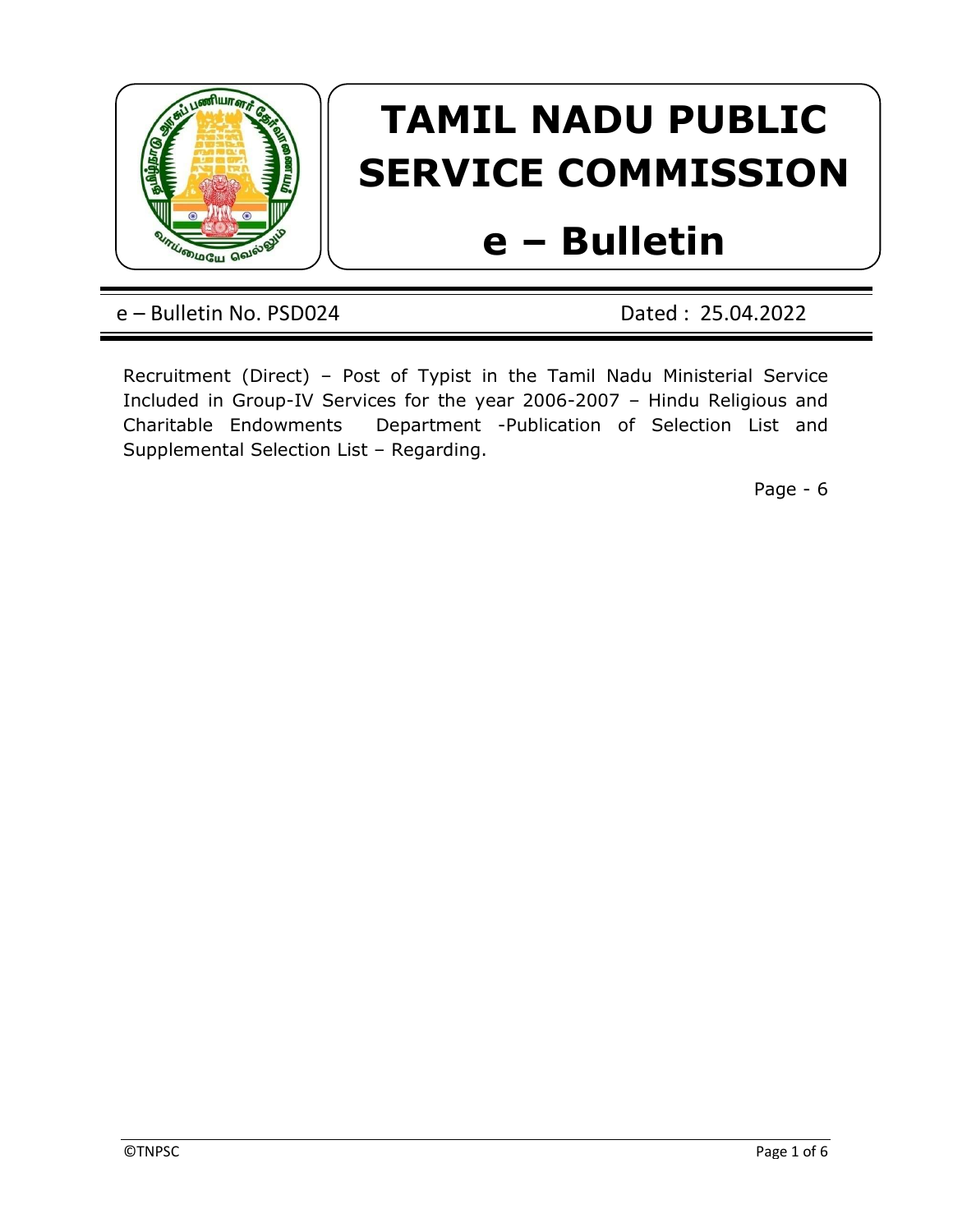## TAMIL NADU PUBLIC SERVICE COMMISSION

LIST OF CANDIDATES SELECTED PROVISIONALLY FOR APPOINTMENT BY DIRECT RECRUITMENT<br>TO THE POST OF TYPIST IN THE TAMIL NADU MINISTERIAL SERVICE INCLUDED IN THE POST OF TYPIST IN THE TAMIL NADU MINISTERIAL SERVICE INCLUDED IN GROUP-IV SERVICES, 2007 ARRANGED IN THE ORDER IN WHICH APPOINTMENTS SHOULD BE MADE

| UNIT: HINDU RELIGIOUS AND CHARITABLE ENDOWMENTS DEPARTMENT |                       |                  |                                       |                       |  |  |
|------------------------------------------------------------|-----------------------|------------------|---------------------------------------|-----------------------|--|--|
| SI.                                                        | <b>TURN</b>           | <b>ORDER OF</b>  |                                       | D.O.B./               |  |  |
| No.                                                        |                       | <b>ROTATION</b>  | NAME & ADDRESS OF THE CANDIDATE       | <b>QUALFN</b>         |  |  |
|                                                            | $1ST$ ROTARION        |                  |                                       |                       |  |  |
| $\mathbf{1}$                                               | $1ST$ TURN            | GT(G)            | TMT/SELVI.SHANTHA KUMARI.N(@)         | 23.04.1979            |  |  |
|                                                            |                       |                  | PLOT NO.34, THIRUMENT ILLAM           | <b>DEGREE</b>         |  |  |
|                                                            |                       |                  | SRINIVASA NAGAR                       | $T(T)-SG T(E)-SG$     |  |  |
|                                                            |                       |                  | PATTUKKOTTAI-614 601.                 |                       |  |  |
| $\overline{2}$                                             | $2^{ND}$ TURN         | SC(G)            | THIRU.SARAVANAN.M                     | 04.04.1975            |  |  |
|                                                            |                       |                  | 229 ANDIPATTY COLONY,                 | <b>PG DEGREE</b>      |  |  |
|                                                            |                       |                  | <b>BODINAICKENPATTY POST,</b>         | $T(T)$ -SG T(E)-SG    |  |  |
|                                                            |                       |                  | SALEM - 636 005.                      |                       |  |  |
| $\overline{3}$                                             | $3RD$ TURN            | MBC/DC(G)        | THIRU.CHANDRA MOHAN.C                 | 12.05.1970            |  |  |
|                                                            |                       |                  | 2/175 MAHALINGAM PILLAI NAGAR,        | <b>PG DEGREE</b>      |  |  |
|                                                            |                       |                  | SAMAYANALLUR,                         | $T(T)-SG T(E)-SG$     |  |  |
|                                                            |                       |                  | MADURAI-625 402.                      |                       |  |  |
| $\overline{4}$                                             | $4TH$ TURN            | BC-OBCM(G)       | TMT/SELVI.BAGAVATHI.M                 | 21.07.1984            |  |  |
|                                                            |                       |                  | 5/59 EAST STREET,                     | <b>DEGREE</b>         |  |  |
|                                                            |                       |                  | MUDIVAITHANENDAL - 628 102.           | $T(T)-SG T(E)-SG$     |  |  |
|                                                            |                       |                  |                                       | $S(T)$ -SG $S(E)$ -JG |  |  |
| 5                                                          | $5TH$ TURN            | $GT(W)$ (DW)     | TMT/SELVI.AKILA.S                     | 15.05.1973            |  |  |
|                                                            |                       |                  | 9/19 ANDAL NAGAR,                     | <b>DEGREE</b>         |  |  |
|                                                            |                       |                  | SRIRANGAM,                            | $T(T)-SG T(E)-SG$     |  |  |
|                                                            |                       |                  | TRICHIRAPPALLY - 620 006.             |                       |  |  |
| 6                                                          | $6TH$ TURN            | SC (W) (DW)      | TMT/SELVI.SUBATHIRA.K(#)              | 12.04.1979            |  |  |
|                                                            |                       |                  | KATHAVARAYAN KOIL STREET,             | <b>DEGREE</b>         |  |  |
|                                                            |                       |                  | KEELKUMARAMANGALAM,                   | $T(T)-SG T(E)-SG$     |  |  |
|                                                            |                       |                  | KARIKALAMPAKKAM POST,                 | $S(T)-JG S(E)-JG$     |  |  |
|                                                            |                       |                  | CUDDALORE - 605 007.                  |                       |  |  |
| $\overline{7}$                                             | 7 <sup>TH</sup> TURN  | MBC/DC (W) (DW)  | TMT/SELVI.JAYACHITRA.B(#)             | 16.06.1979            |  |  |
|                                                            |                       |                  | 27 METTU STREET,                      | <b>DEGREE</b>         |  |  |
|                                                            |                       |                  | VANNARPALAYAM,                        | $T(T)$ -SG T(E)-SG    |  |  |
|                                                            |                       |                  | CUDDALORE - 607 001.                  |                       |  |  |
| 8                                                          | $8TH$ TURN            | BC-OBCM (W) (DW) | TMT/SELVI.RADHIKA.S(#)                | 01.06.1979            |  |  |
|                                                            |                       |                  | 5/1 AASARI STREET,                    | <b>DEGREE</b>         |  |  |
|                                                            |                       |                  | TALLAKULAM,                           | $T(T)-SG T(E)-SG$     |  |  |
|                                                            |                       |                  | MADURAI - 625 002.                    |                       |  |  |
| 9                                                          | 9 <sup>TH</sup> TURN  | GT(G)            | THIRU.SURESH KUMAR.J(@)               | 07.02.1978            |  |  |
|                                                            |                       |                  | 14/4 DAMALWAR STREET LAST             | <b>PG DEGREE</b>      |  |  |
|                                                            |                       |                  | NEAR CHURCH                           | $T(T)$ -SG T(E)-SG    |  |  |
|                                                            | 10 <sup>TH</sup> TURN |                  | BIG KANCHEEPURAM - 631 502.           |                       |  |  |
| 10                                                         |                       | BC-OBCM(G)       | THIRU.BALAMURUGAN.A                   | 02.04.1982            |  |  |
|                                                            |                       |                  | 345, KAMATCHI AMMAN KOIL ST.,         | DEGREE                |  |  |
|                                                            |                       |                  | L.N.PURAM POST,                       | $T(T)$ -SG T(E)-SG    |  |  |
|                                                            |                       |                  | PANRUTI TK.,                          |                       |  |  |
|                                                            |                       |                  | CUDDALORE - 607 106.                  |                       |  |  |
| 11                                                         | 11 <sup>TH</sup> TURN | GT(G)            | TMT/SELVI.VASANTHI.R(@)               | 21.04.1975            |  |  |
|                                                            |                       |                  | 3/32, INDIAN BANK COLONY,             | PG DEGREE             |  |  |
|                                                            |                       |                  | 1 <sup>ST</sup> STREET NARAYANAPURAM, | $T(T)$ -SG T(E)-SG    |  |  |
|                                                            |                       |                  | MADURAI - 625 014.                    |                       |  |  |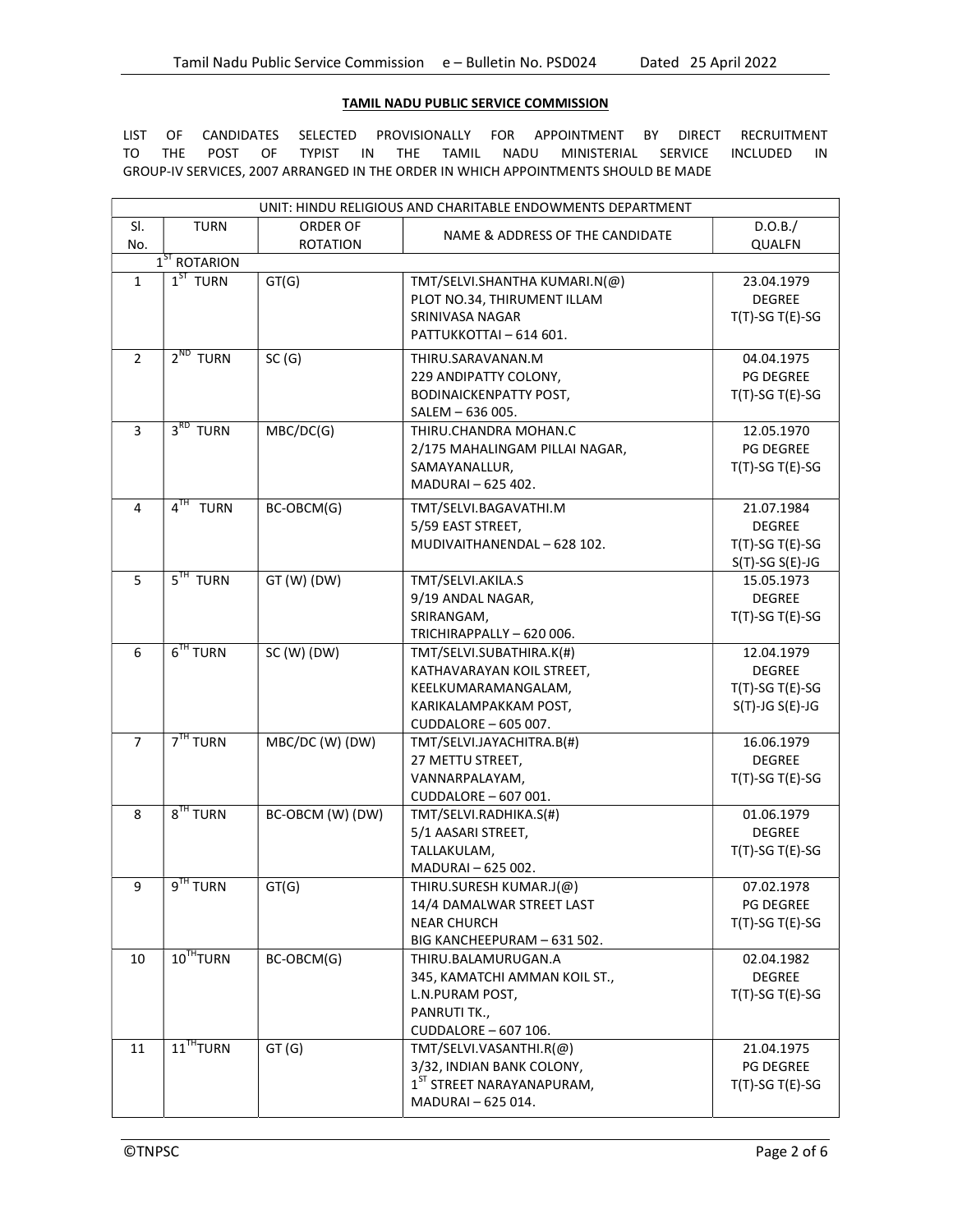| 12 | 12 <sup>TH</sup> TURN   | SC(G)      | THIRU.SIVARAMAKRISHNAN.M                                        | 10.07.1980                     |
|----|-------------------------|------------|-----------------------------------------------------------------|--------------------------------|
|    |                         |            | 99, AMBEDKAR NAGAR,                                             | <b>DEGREE</b>                  |
|    |                         |            | <b>BANGALORE ROAD,</b>                                          | $T(T)-SG T(E)-SG$              |
|    |                         |            | VELLORE - 632 004.                                              | $S(T)-JG S(E)-JG$              |
| 13 | 13 <sup>TH</sup> TURN   | MBC/DC(G)  | TMT/SELVI.SASIKALA.M                                            | 02.06.1975                     |
|    |                         |            | 36/16 VALAYAL KARA STREET,                                      | <b>PG DEGREE</b>               |
|    |                         |            | THOTTIYAM,                                                      | $T(T)-SGT(E)-SG$               |
|    |                         |            | TRICHY-621 215.                                                 |                                |
|    |                         |            | $14TH$ TURN BC-C(G) – NO CANDIDATE                              |                                |
|    |                         |            | $15TH$ TURN BC-M(G) – NO CANDIDATE                              |                                |
| 14 | $16$ <sup>TH</sup> TURN | SC(G)      | TMT/SELVI.SUNDARESHWARI.K                                       | 15.07.1975                     |
|    |                         |            | 3/143, NEHRU NAGAR 4TH STREET,                                  | <b>DEGREE</b>                  |
|    |                         |            | THELICHATHANALLUR POST,                                         | $T(T)-SGT(E)-SG$               |
|    |                         |            | PARAMAKUDI TK.,                                                 |                                |
|    |                         |            | RAMNAD-623 707.                                                 |                                |
| 15 | $17TH$ TURN             | MBC/DC(G)  | TMT/SELVI.LAKSHMI.M.S.                                          | 23.08.1986                     |
|    |                         |            | NO.2 MAHATMA GANDHI ROAD,                                       | <b>HSC</b>                     |
|    |                         |            | THIRUVANNAI NALLUR POST,                                        | $T(T)-SGT(E)-SG$               |
|    |                         |            | THIRUKOVILUR TK.,                                               |                                |
|    | $18$ <sup>TH</sup> TURN |            | VILLUPURAM - 607 203.                                           |                                |
| 16 |                         | BC-OBCM(G) | THIRU.SARAVANAKUMAR.M                                           | 15.06.1982<br><b>PG DEGREE</b> |
|    |                         |            | 72A/3, VEERAVANGI NAGAR,<br>1 <sup>ST</sup> STREET, KOVILPATTI, |                                |
|    |                         |            | <b>TUTICORIN-627701.</b>                                        | $T(T)-SGT(E)-SG$               |
|    |                         |            |                                                                 |                                |
| 17 | 19 <sup>TH</sup> TURN   | GT(W)      | TMT/SELVI.ALAMELU.P (@)                                         | 24.12.1976                     |
|    |                         |            | M.49 THNB QUARTERS,                                             | <b>DEGREE</b>                  |
|    |                         |            | <b>COLLECTRATE AREA,</b>                                        | $T(T)-SGT(E)-SG$               |
|    |                         |            | KANCHEEPURAM - 631 501.                                         |                                |
| 18 | $20TH$ TURN             | BC-OBCM(W) | TMT/SELVI.JEYA.M                                                | 16.01.1976                     |
|    |                         |            | 177/2A RAGAVAN COLONY,                                          | <b>DEGREE</b>                  |
|    |                         |            | SUBBAN STREET,                                                  | $T(T)-SG T(E)-SG$              |
|    |                         |            | THENI-625 531.                                                  | $S(T)-SG S(E)-JG$              |
| 19 | $21^{ST}$ TURN          | GT(G)      | THIRU.VENKATASUBRAMANIAN.J(@)                                   | 20.03.1978                     |
|    |                         |            | 48 PARASAKTHI AMMAN KOIL ST.,                                   | <b>DEGREE</b>                  |
|    |                         |            | PENNAI NAGAR,                                                   | $T(T)-SG T(E)-SG$              |
|    |                         |            | KONDUR POST,                                                    |                                |
|    |                         |            | CUDDALORE - 607 002.                                            |                                |
| 20 | $22^{ND}$ TURN          | SC(W)      | TMT/SELVI.BARVIN BABI.M                                         | 05.06.1972                     |
|    |                         |            | EWS, 368, ANBUNAGAR,                                            | <b>DEGREE</b>                  |
|    |                         |            | MAHARAJA NAGAR POST,                                            | $T(T)-SG T(E)-SG$              |
|    |                         |            | <b>TIRUNELVELI-627011</b>                                       |                                |
| 21 | 23 <sup>RD</sup> TURN   | MBC/DC(W)  | TMT/SELVI.POONKODI.K                                            | 25.05.1978                     |
|    |                         |            | NO.234 VALLUVAPAKKAM VILLAGE,                                   | PG DEGREE                      |
|    |                         |            | AYYAMPETTAI POST,                                               | $T(T)$ -SG T(E)-SG             |
|    |                         |            | KANCHIPURAM - 631 601.                                          |                                |
| 22 | 24 <sup>TH</sup> TURN   | BC-OBCM(G) | THIRU.MUTHU KUMAR.C                                             | 24.06.1976                     |
|    |                         |            | 1, NAICKER STREET,                                              | PG DEGREE                      |
|    |                         |            | NATHAM,                                                         | $T(T)-SGT(E)-SG$               |
|    |                         |            | DINDIGUL - 624 401.                                             |                                |
| 23 | 25 <sup>TH</sup> TURN   | GT(G)      | TMT/SELVI.AVUDAIAMMAL.S(@)                                      | 22.07.1982                     |
|    |                         |            | 5/163 CALDWEL COLONY,                                           | <b>HSC</b>                     |
|    |                         |            | IIIRD STREET,                                                   | $T(T)-SGT(E)-SG$               |
|    |                         |            | TUTICORIN - 628 008.                                            |                                |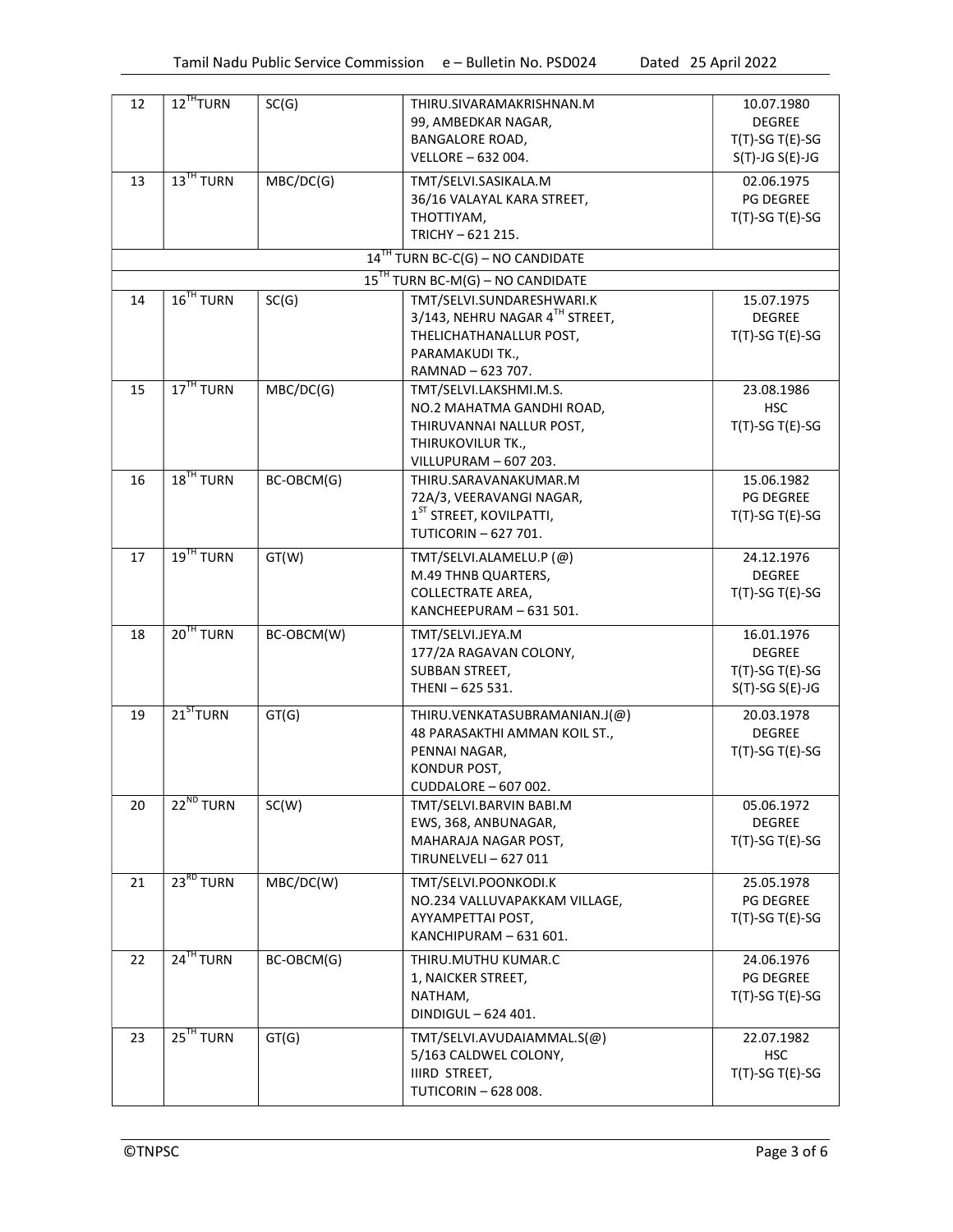| 24 | 26 <sup>TH</sup> TURN   | SC(G)         | TMT/SELVI.NIRMALA.K                       | 11.09.1984         |
|----|-------------------------|---------------|-------------------------------------------|--------------------|
|    |                         |               | C-17, PHESE-4                             | <b>DEGREE</b>      |
|    |                         |               | TNHB SATHUVACHARI,                        | $T(T)-SGT(E)-SG$   |
|    |                         |               | <b>VELLORE- 632 009.</b>                  |                    |
| 25 | 27 <sup>TH</sup> TURN   | GT(G) (BLIND) | THIRU.SASTHA GANAPATHY SUBRAMANIAN.B      | 07.06.1971         |
|    |                         |               | S/O BOOTHANATHA SASTHA,                   | <b>HSC</b>         |
|    |                         |               | NO.10, NEW STREET,                        | $T(T)-SGT(E)-SG$   |
|    |                         |               | TENKASI,                                  |                    |
|    |                         |               | TIRUNELVELI - 627 811.                    |                    |
| 26 | $28TH$ TURN             | MBC/DC(G)     | THIRU.SIVAKUMAR.K                         | 20.06.1969         |
|    |                         |               | KULATHU METTU STREET,                     | <b>HSC</b>         |
|    |                         |               | THANIPADI POST,                           | $T(T)-SGT(E)-SG$   |
|    |                         |               | THANDARAM PATTU TK.,                      |                    |
|    |                         |               | TIRUVANNAMALAI - 606 708.                 |                    |
| 27 | 29 <sup>TH</sup> TURN   | GT(W)         | TMT/SELVI.SUNDARI.T(@)                    | 06.04.1981         |
|    |                         |               | 6/1A THILLAI NAGAR 4TH CROSS,             | <b>DEGREE</b>      |
|    |                         |               | SALEM - 636 001.                          | $T(T)-SGT(E)-SG$   |
| 28 | 30 <sup>TH</sup> TURN   | BC-OBCM(G)    | THIRU.RAMACHANDRAN.J                      | 31.05.1976         |
|    |                         |               | 4/56 AMBALIKKAI POST,                     | <b>SSLC</b>        |
|    |                         |               | <b>ODDANCHATRAM TK.,</b>                  | $T(T)-SGT(E)-SG$   |
|    |                         |               | DINDIGUL - 624 612.                       |                    |
|    |                         |               | 31 <sup>st</sup> TURN SELECTION CANCELLED |                    |
| 30 | 32 <sup>ND</sup> TURN   | SC(G)         | TMT/SELVI.SRIDEVI.K                       | 16.04.1975         |
|    |                         |               | NO.397 NORTH STREET,                      | <b>PG DEGREE</b>   |
|    |                         |               | ELUMICHAI,                                | $T(T)-SG T(E)-SG$  |
|    |                         |               | OOMANGALAM POST,                          | $S(T)-JG$          |
|    |                         |               | VRIDHACHALAM - 607 804.                   |                    |
| 31 | 33 <sup>TH</sup> TURN   | MBC/DC(G)     | THIRU.GOVINDARAJI.M                       | 05.05.1981         |
|    |                         |               | REDDIYUR VILLAGE,                         | <b>DEGREE</b>      |
|    |                         |               | ERRANAHALLI POST,                         | $T(T)-SGT(E)-SG$   |
|    |                         |               | PALACODE TK.,                             |                    |
|    |                         |               | DHARMAPURI-636808.                        |                    |
| 32 | $34$ <sup>TH</sup> TURN | BC-OBCM(W)    | TMT/SELVI.ARIYAPRABHA .M (##)             | 17.11.1976         |
|    |                         |               | 222 KELASHUNMUGAPURAM,                    | <b>HSC</b>         |
|    |                         |               | PROPER STREET,                            | $T(T)-SGT(E)-SG$   |
|    |                         |               | THOOTHUGUDI - 628 002.                    |                    |
| 33 | 35 <sup>TH</sup> TURN   | GT(G)         | THIRU.RAVI KUMAR.J(@)                     | 09.01.1963         |
|    |                         |               | 100/36, SUBRAMANIA SWAMY KOIL ST.,        | <b>DEGREE</b>      |
|    |                         |               | KOSAPET,                                  | $T(T)-SGT(E)-SG$   |
|    |                         |               | VELLORE - 632 001.                        |                    |
| 34 | 36 <sup>TH</sup> TURN   | SC(W)         | TMT/SELVI.ARIVUSELVI.A                    | 13.01.1974         |
|    |                         |               | 49/18 MANGALAPURAM FIRST STREET,          | <b>DEGREE</b>      |
|    |                         |               | CHETPET, CHENNAI 600 031.                 | $T(T)-SGT(E)-SG$   |
|    |                         |               |                                           |                    |
| 35 | 37 <sup>TH</sup> TURN   | MBC/DC(G)     | THIRU.SAKTHIVEL.S(##)                     | 04.07.1981         |
|    |                         |               | 4, CHENNA SENGUNDAR ST.,                  | <b>DEGREE</b>      |
|    |                         |               | MEENANGULAM SANDHU,                       | $T(T)$ -SG T(E)-SG |
|    |                         |               | KUTTALAM POST,                            |                    |
|    | 38 <sup>TH</sup> TURN   |               | MAYILADUTHURAI - 609 801.                 |                    |
| 36 |                         | BC-OBCM(G)    | TMT/SELVI.N.VADAKKUVACHSELVI,             | 12.05.1982         |
|    |                         |               | D/O THIRU V.NARAYANAN,                    | <b>DEGREE</b>      |
|    |                         |               | NO.43, PARUTHI VILAI STREET,              | $T(T)$ -SG T(E)-SG |
|    |                         |               | MUTHUKRISHNAPURAM,<br>KADAYANALLUR,       |                    |
|    |                         |               | TIRUNELVELI - 627 751.                    |                    |
|    |                         |               |                                           |                    |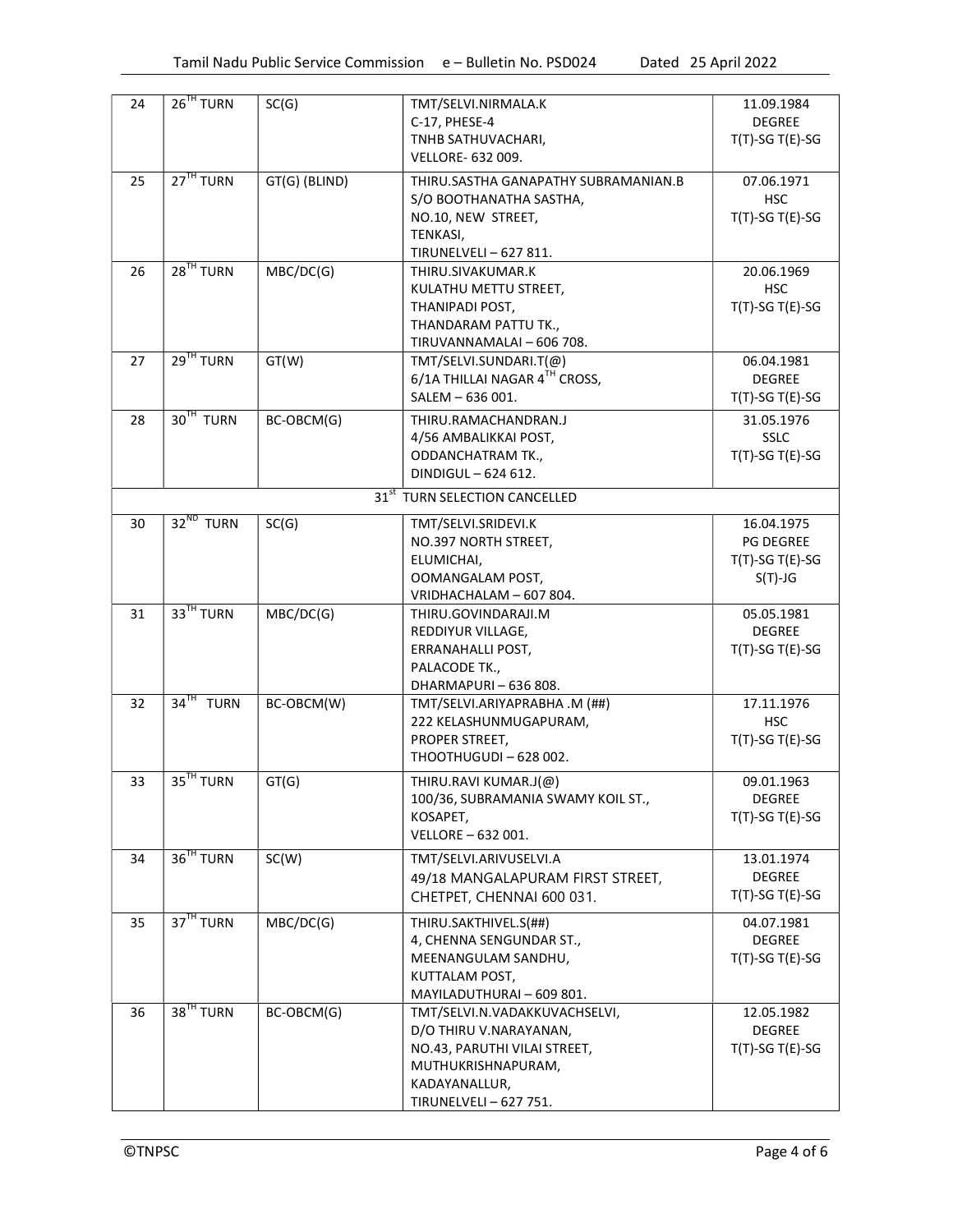| 37                               | 39 <sup>TH</sup> TURN                 | GT(W)             | TMT/SELVI.R.VIJILARANI,                         | 30.05.1965        |  |  |
|----------------------------------|---------------------------------------|-------------------|-------------------------------------------------|-------------------|--|--|
|                                  |                                       |                   | 191, MASTERMANIKKAM STREET,                     | <b>PG DEGREE</b>  |  |  |
|                                  |                                       |                   | PALLAVANAGAR.                                   | $T(T)-SGT(E)-SG$  |  |  |
|                                  |                                       |                   | KANCHIPURAM-631 501.                            | S(E)INTER S(T)-SG |  |  |
|                                  |                                       |                   |                                                 |                   |  |  |
|                                  | $40^{TH}$ TURN BC-M(W) - NO CANDIDATE |                   |                                                 |                   |  |  |
| 38                               | 41 <sup>ST</sup> TURN                 | GT(G)             | TMT/SELVI.MAHESWARI.S (@)                       | 05.06.1973        |  |  |
|                                  |                                       |                   | 64/24 EAST FOURTH STREET,                       | <b>PG DEGREE</b>  |  |  |
|                                  |                                       |                   | MANNARGUDI,<br>THIRUVARUR - 614 001.            | $T(T)-SGT(E)-SG$  |  |  |
|                                  |                                       |                   |                                                 |                   |  |  |
| 39                               | 42 <sup>ND</sup> TURN                 | SC(G)             | TMT/SELVI.SNEGALATHA.M                          | 11.12.1980        |  |  |
|                                  |                                       |                   | H.96 PALLAVAN NAGAR,                            | <b>PG DEGREE</b>  |  |  |
|                                  |                                       |                   | KANCHIPURAM - 631 502.                          | $T(T)-SGT(E)-SG$  |  |  |
| 40                               | 43 <sup>RD</sup> TURN                 | MBC/DC(W)         | TMT/SELVI.SUMATHY.A                             | 30.09.1963        |  |  |
|                                  |                                       |                   | 187 BALAJI NAGAR,                               | <b>DEGREE</b>     |  |  |
|                                  |                                       |                   | SIRUPULUVAPATTI POST,                           | $T(T)-SGT(E)-SG$  |  |  |
|                                  |                                       |                   | TIRUPUR-641 603.                                |                   |  |  |
|                                  |                                       |                   | $44TH$ TURN BC-C(W) – NO CANDIDATE              |                   |  |  |
| 41                               | 45 <sup>TH</sup> TURN                 | GT(G)             | THIRU.SENTHUR PANDIAN.K(**)                     | 05.05.1978        |  |  |
|                                  |                                       |                   | NO.3/135 KOTTAIMEDU POST,                       | <b>PG DEGREE</b>  |  |  |
|                                  |                                       |                   | KAMUTHI TK.,                                    | $T(T)-SGT(E)-SG$  |  |  |
|                                  |                                       |                   | RAMANATHAPURAM - 623 604.                       |                   |  |  |
| 42                               | 46 <sup>TH</sup> TURN                 | MBC/DC(G)(EXSER)  | TMT/SELVI.GUNASUNDARI.M (###)                   | 20.04.1972        |  |  |
|                                  |                                       |                   | NEW STREET,                                     | <b>HSC</b>        |  |  |
|                                  |                                       |                   | KALYANAPURAM POST,                              | $T(T)-SGT(E)-SG$  |  |  |
|                                  |                                       |                   | THIRUVAIYARU TALUK,                             |                   |  |  |
|                                  |                                       |                   | THAJAVUR - 613 201.                             |                   |  |  |
| 43                               | 47 <sup>TH</sup> TURN                 | BC-OBCM(G)(EXSER) | TMT/SELVI.GOMATHI.S (###)                       | 19.01.1975        |  |  |
|                                  |                                       |                   | 17C, BHARATHIAR III RD ST                       | <b>DEGREE</b>     |  |  |
|                                  |                                       |                   | NEAR KATTU MARIAMMAN KOIL,                      | $T(T)-SG T(E)-SG$ |  |  |
|                                  |                                       |                   | AVANIYAPURAM,                                   |                   |  |  |
| 44                               | 48 <sup>TH</sup> TURN                 | GT(W)             | MADURAI - 625 012.<br>TMT/SELVI.THUYADEVI.S(**) | 23.07.1982        |  |  |
|                                  |                                       |                   | NO.29/3 WEST BOARDWPET STREET,                  | <b>PG DEGREE</b>  |  |  |
|                                  |                                       |                   | SHOLINGHUR POST,                                | $T(T)-SGT(E)-SG$  |  |  |
|                                  |                                       |                   | VELLORE - 631 102.                              |                   |  |  |
|                                  | 49 <sup>TH</sup> TURN                 |                   |                                                 |                   |  |  |
| 45                               |                                       | BC-OBCM(G)        | TMT/SELVI.MAHESWARI.N                           | 12.04.1985        |  |  |
|                                  |                                       |                   | 2/27 RAMASAMY PILLAI ST.,                       | <b>DIPLOMA</b>    |  |  |
|                                  |                                       |                   | VADAVALLI POST,<br>COIMBATORE - 641 041.        | $T(T)-SG T(E)-SG$ |  |  |
|                                  |                                       |                   |                                                 |                   |  |  |
| $50TH$ TURN ST(G) – NO CANDIDATE |                                       |                   |                                                 |                   |  |  |

(@) BACKWARD CLASS CANDIDATE SELECTED AGAINST GENERAL TURN

(\*\*) MOST BACKWARD CLASS/DENOTIFIED COMMUNITY CANDIDATE SELECTED AGAINST GENERAL TURN.

(##) PH ORTHO CANDIDATE SELECTED AGAINST NON-PH TURN

(###) NON EX-SERVICEMEN CANDIDATE SELECTED AGAINST EXSERVICEMEN TURN.

(#) NON DW CANDIDATE SELECTED AGAINST DW TURN.

NOTE: THE SELECTION IS PROVISIONAL SUBJECT TO THE RESULT OF THE W.P.s, RELATING TO THIS RECRUITMENT PENDING ON THE FILES OF THE HON'BLE HIGH COURT, MADRAS/MADURAI BENCH OF MADRAS HIGH COURT.

TAMIL NADU PUBLIC SERVICE COMMISSION Sd/-RAMESH CHAND MEENA, I.A.S., CHENNAI-600 003. Secretary

(Dated: 17.07.2009)